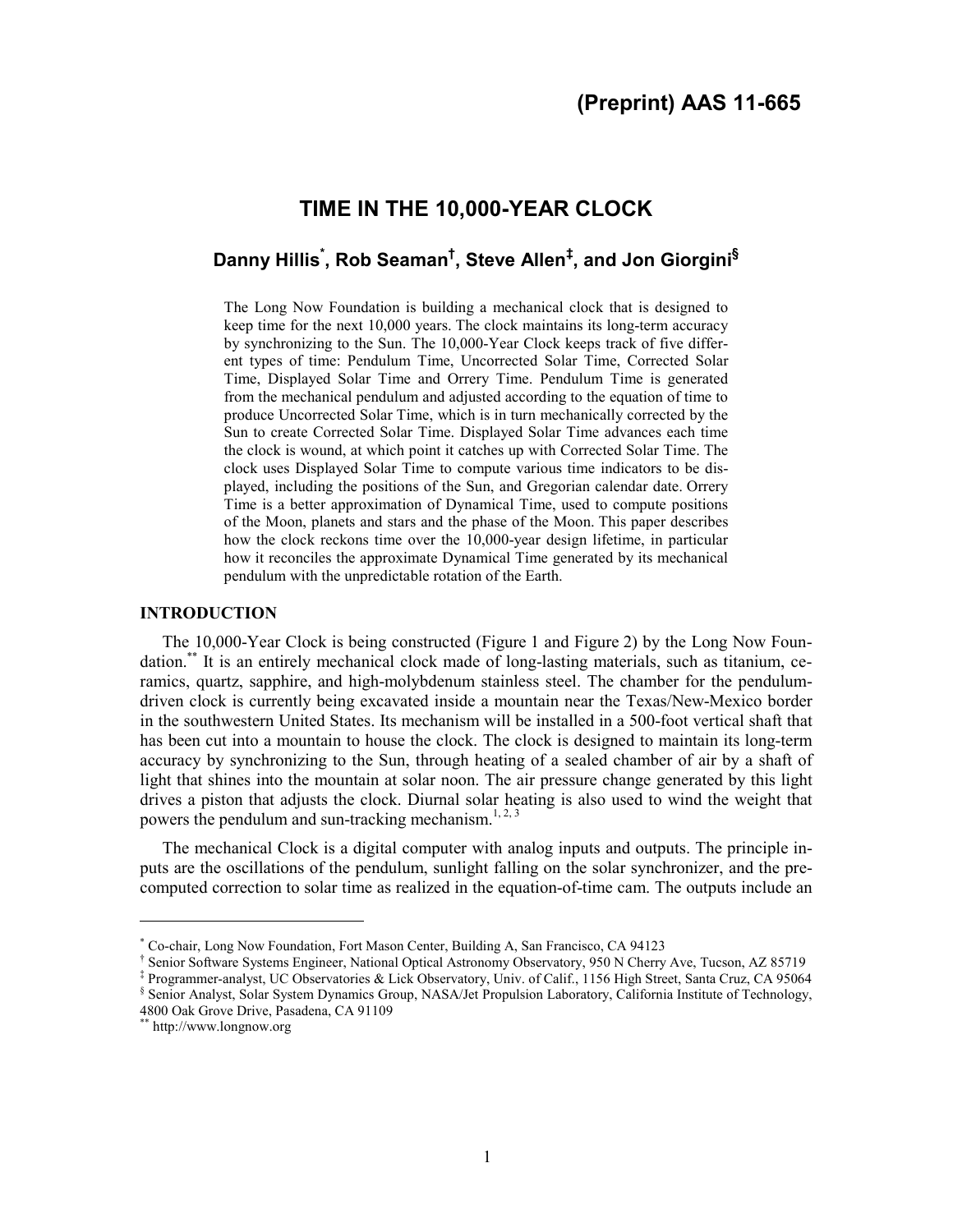analog depiction of the sky in the orrery and a digital display of the Gregorian calendar date. These inputs and outputs are discussed below.

#### **FIVE KINDS OF TIME GENERATED BY THE CLOCK**

Subtle differences in the definition of time can make a significant difference over 10,000 years. Universal Time will be  $2 \times 10^5$  seconds behind Terrestrial Time (TT) in 10,000 years, because they tick different seconds. Barycentric Dynamical Time will be  $5 \times 10^3$  seconds ahead of TT even though both tick SI seconds.<sup>\*</sup> None of these time bases is more inherently correct than another. They are just different ways of labeling a sequence of instants in time. Over its 10,000 year life the display of the clock, averaged over the course of a year, is designed to remain within 300 seconds of Universal Time (UT).

How does the concept of UT affect the clock? As the word "average" suggests, Universal Time is a mean realization of solar time. The length of the solar day varies continually, seasonally and over the long term. In particular, there is a secular slowing due to lunar tides. By removing the seasonal variations, the implicit usage of  $UT^{\dagger}$  permits the regular pendulum-driven cadence of the clock to adapt to the long term changes.

The clock ultimately uses but does not explicitly display the solar system barycentric coordinate time of general relativity. This timescale is the independent variable in the equations of planetary motion that emerge from Einstein's space-time field equations and metric tensor. It is therefore a direct expression of our current understanding of the space-time relationship.<sup>4, 5, 6</sup> A defined relationship between coordinate time in the solar system barycentric frame and International Atomic Time (TAI) at a site on Earth (or Earth satellite) can be used to properly relate these timescales.

Current terminology of the International Astronomical Union (IAU) refers to the coordinate time of general relativity as Barycentric Dynamical Time (TDB) and, when properly related to a site on or near the surface of the Earth, Terrestrial Time (TT) can be derived. The distinction between these two dynamical timescales is generally periodic with an amplitude of 0.002 seconds in the course of a year, due to the Earth's elliptical orbit around the Sun. The self-correcting mechanisms of the clock described below mean the distinction is not significant operationally, and so "Terrestrial Time" will be used in the remainder of the paper, and the term "86400-second day" will be used refer to an 86400-second interval of Terrestrial Time.

With these underlying theoretical concepts in mind, there are five different time bases generated within the clock: Pendulum Time, Uncorrected Solar Time, Corrected Solar Time, Displayed Solar Time, and Orrery Time. Each will be described in detail.

<u>.</u>

<sup>\*</sup> The *SI* second is defined based on specific transitions of a cesium atom. If this is measured on the rotating Earth, relativistic effects that depend in part on the earth's rotation will influence a cesium clock's rate relative to a clock in an inertial frame. Thus, even the measurement of the *SI* second that is used to define Terrestrial Time will be at least slightly dependent on the unpredictable rate of Earth's rotation, although the effect of variations in the Earth's rotation is not currently within the sensitivity of our measurements.

<sup>†</sup> The proposal to redefine Coordinated Universal Time (UTC) raises the issue of which concept will live longer, UTC or general-purpose "UT" with its meaning of mean solar time. The Clock will likely see many such cultural debates over its long lifetime. In the case of UTC no longer providing actual Universal Time, visitors' wristwatches will wander willy-nilly over the centuries in comparison to the Clock's solar-synchronized display.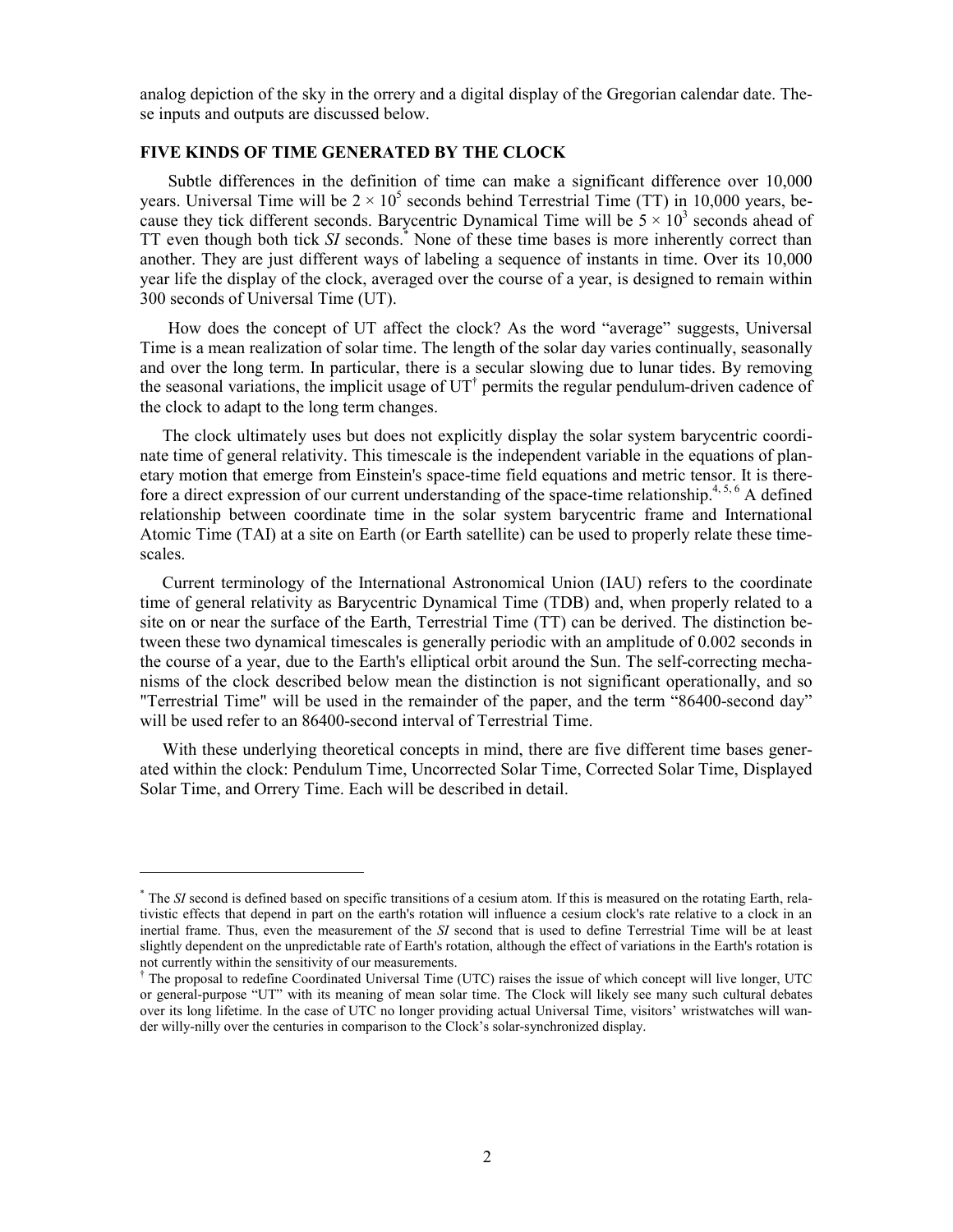#### **Pendulum Time**

The generative time base in the clock is called Pendulum Time. It is created by counting the 10-second cycles of the clock's gravity pendulum.<sup>7</sup> Pendulum Time advances every 30 cycles of the pendulum, once every five minutes. All other forms of time in the clock are derived from Pendulum Time and measured to this five-minute resolution. The mechanical pendulum is designed to have a long-term accuracy of better than 800 milliseconds per day, about one tick per year. The choice of a five-minute resolution is governed primarily by the requirement that the clock be robust through sunless periods lasting many decades. This also simplifies the design of the solar synchronizer and provides sufficient precision for the orrery display. The pendulum is driven by stored energy provided by a solar power mechanism or human winding. The clock is designed to operate unattended for as many as 10 millennia between human visits. The power system does not depend on sunny days, but only on diurnal temperature variations.

#### **Uncorrected Solar Time**

Uncorrected Solar Time is computed from Pendulum Time by adding a seasonally varying correction for the equation of time. This varies about half an hour or so over the course of a year. The analemma is a two-dimensional graph of the equation of time (Figure 3). The equation of time also varies from year to year, century to century. This variation is predictable within the uncertainty of the Earth's rotation rate, so it is pre-computed over the clock's 10,000-year operating interval and stored in the equation-of-time cam based on values is derived from an extended form of the JPL DE422 solar system solution The function encoded in the cam assumes the predicted slowing of the earth's rotational period at the rate of 1.8 milliseconds per day per century (Figure 4). The cam function also encodes the uncertainty of slowing of the Earth's rotational period, by a mechanism that will be described later.

The equation-of-time cam is driven by Corrected Solar Time, which is derived from Uncorrected Solar Time. Since this in turn is used to generate Corrected Solar Time, this sounds like a circular definition. It is, but because the corrections of Corrected Solar Time create a very small change in the equation of time correction, the "gain" around the loops is very small and the series converges.

Like Pendulum Time, Uncorrected Solar Time advances once every five minutes. Uncorrected Solar Time should be regarded as a purely internal time scale within the Clock as it retains the inevitable drift of the pendulum, corrected in the next step.

#### **Corrected Solar Time**

Corrected Solar Time is a realization of local apparent solar time at the site of the Clock. It is intended to stay synchronized over the long-term with the rotation of the Earth. The solar synchronizer adds the required correction automatically whenever the Uncorrected Solar Time deviates from apparent solar time by more than five minutes.

Corrected Solar Time, having ticks straddling solar noon, is computed from Uncorrected Solar Time by adding or subtracting a correction tick if the sun synchronizer detects solar noon while the Uncorrected Solar Time is not within the noon interval. This solar synchronization corrects for both the inaccuracy of the pendulum and the unpredictable component of the Earth's rotation.

Thus, corrected solar time is the start time, plus the total number of pendulum ticks, plus the equation of time correction, plus the sum of the signed correction ticks. The correction is positive if the Sun is detected before the just-before-noon tick, and negative if it is detected after the justafter-noon tick. No correction is made if the Sun is detected in between these two ticks. On any given day a maximum of a single correction tick will be added or subtracted. Thus, if the Clock is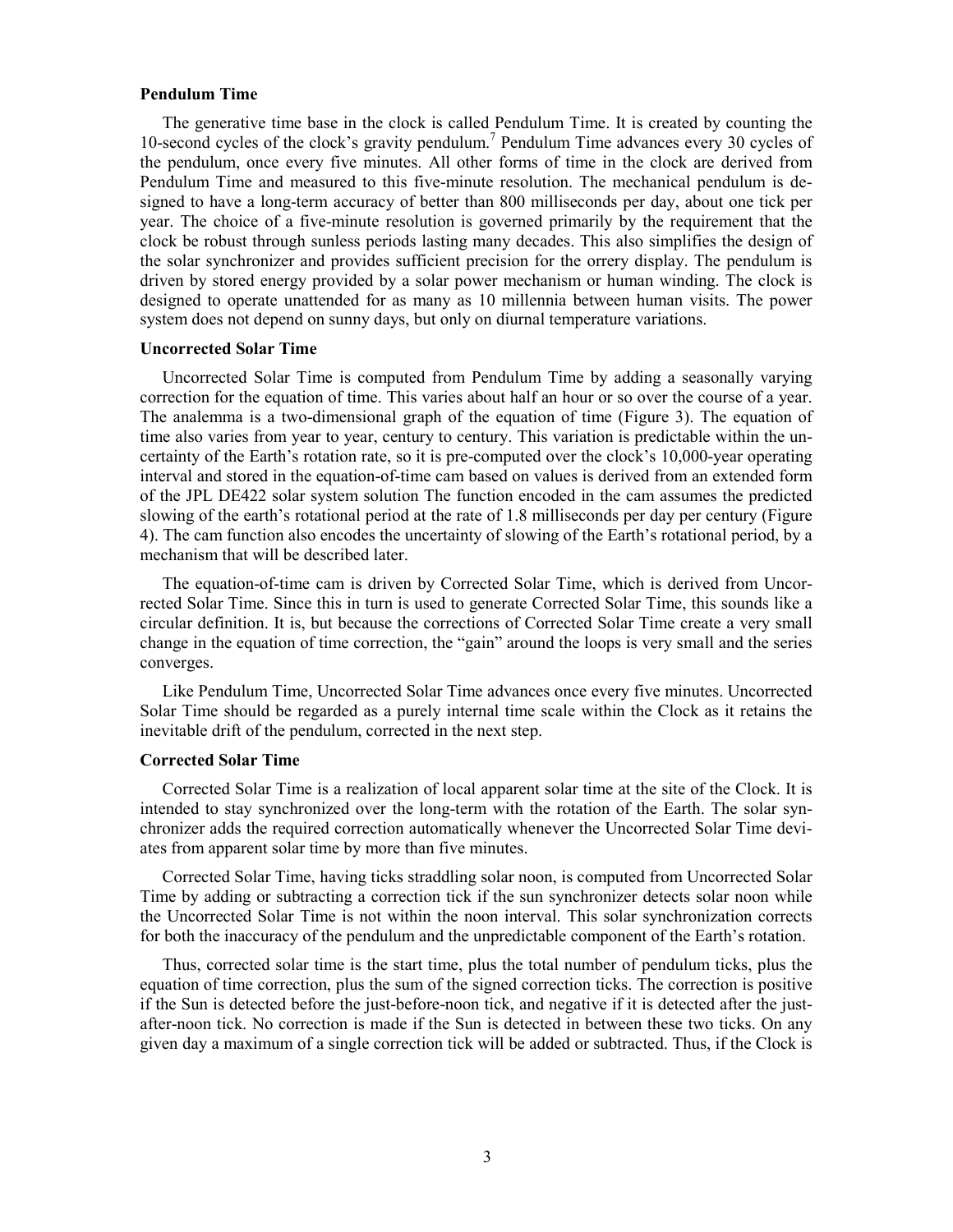ever in a state many minutes or hours from the correct local apparent solar time, it may take multiple sunny days to correct itself.

Because the correction may be negative, Corrected Solar Time as generated is not monotonic; it can go backwards, repeating a short interval of time. To prevent the mechanisms that are driven by Corrected Solar Time from moving backward, a mechanism for storing "borrowed-time" is used to stop the advancing shaft until the time "catches up," creating a monotonic version of Corrected Solar Time that pauses rather than backing up. Since only a single correct tick is added per day, the mechanism will not cause the clock to pause for more than five minutes.

All displays on the clock are designed to maintain accuracy to within a five-minute tick over the entire 10,000-year lifetime of the clock, as long as the clock detects solar synchronization at least once a year. It is possible that an unusual event such as a volcanic eruption could prevent the clock from detecting noon for more than a year. In this case, the clock may temporarily drift away from the correct time, but it will eventually resynchronize when clear skies reemerge as long as it has not drifted more than 12 hours. This allows the clock to successfully recover after more than a century of overcast skies. In that case it will require at least as many sunny days to recover the correct solar time as the number of 5-minute ticks the clock has drifted, 12 days per hour of drift. If the skies are overcast for several centuries, the Clock's calendar display could gain or lose days in its calendar count, but the correct solar time will be restored when the Sun returns.

#### **Displayed Solar Time**

Displayed Solar Time is generated from Corrected Solar Time each time the clock is wound by a visitor. The solar power mechanism is not used to advance this part of the mechanism. All of the clock's displays are derived from Displayed Solar Time, or Orrery Time, which is derived from it. Displayed Solar Time pauses between windings. It moves forward each time the clock is wound until it matches the monotonic version of Corrected Solar Time. The displays move forward as Displayed Solar Time moves forward, so the displays move only while the clock is being wound. Depending on how long it has been since the clock has been wound, winding may take a few minutes or many hours. The winding mechanism will stop the winding when Displayed Solar Time matches Corrected Solar Time.

Displayed Solar Time drives the portion of the dial that shows the apparent position of the Sun in the local sky. The displays indicate Displayed Solar Time in increments that straddle solar noon, so the just-before-noon tick, and the just-after-noon tick are displayed as 2.5 minutes before and after solar noon, respectively. Displayed Solar Time also drives a digital calendar display, which displays the exact date according to the Gregorian calendar system.<sup>8</sup>

## **Orrery Time**

Orrery Time is used to compute the astronomical display of the position and phase of the Moon, the tropical year, the sidereal day, orbits of the visible planets, and the precession of the Earth's axis. Orrery Time is intended to approximate the solar system barycentric coordinate time. In that sense it is similar in purpose to Barycentric Dynamical Time (TDB), or the older Ephemeris Time (ET). Orrery Time differs from Corrected Solar Time because the rate of the Earth's rotation is slowing. Historical trends suggest that the average day is currently slowing by about 1.8 milliseconds per day per century. If this trend continues creating a deviation that grows quadratically with time, a Terrestrial Time clock, measuring an 86,400-second day, would differ from Corrected Solar Time by about 3.8 days after 10,000 years. This would not create noticeable error on the displays of the planetary positions, but it would be apparent on the display of the position and phase of the Moon.

Orrery Time is calculated from Displayed Solar Time by subtracting out a correction for the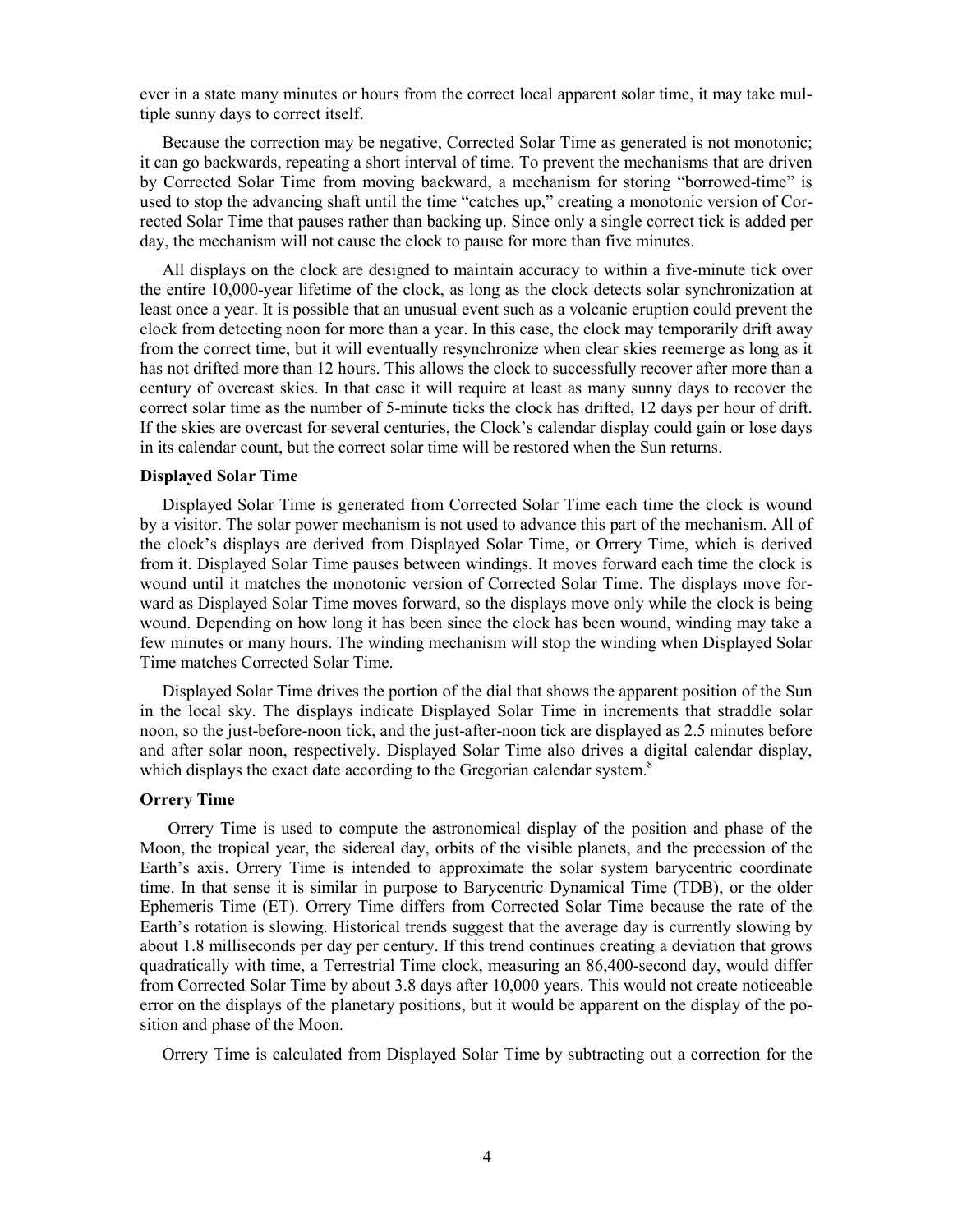slowing of the Earth's rotation. Orrery Time is automatically corrected for the expected slowing of the Earth's rotation by a cam with a quadratic correction included in the function encoded on the cam. An additional mechanism is also provided for future adjustment to Orrery Time to match the observed slowing, as described below. No attempt is made to subtract the equation of time to produce a daily approximation of Terrestrial Time, since this error is too small to be seen on the display, and the length of the day will average out to the mean solar day over the course of each tropical year.

#### **DISPLAYS**

#### **Days**

Three types of days are computed for driving the displays: solar days, orrery days and sidereal days. The clock also makes use of the 86400-second day in the design of its cams and gear ratios, but does not represent it explicitly in the displays.

Solar days are demarcated by the motion of the Sun display, which indicates the approximate position of the Sun in the sky (Figure 5and Figure 6). The Sun travels around a circle divided by a horizon line that adjusts throughout the tropical year so the Sun will show the time of sunrise and sunset. Solar days are also counted on the calendar display, which indicates day of week, calendar month, and day of month. The Sun display and calendar date are both driven directly from Displayed Solar Time.

Orrery Days are the clock's long-term approximation of 86400-second days (TT), used to drive the motions of the planets in the orreries. They are derived from Orrery Time. They differ from the 86400-second days in that they vary in length with the season, but they closely approximate 86400-second days when averaged over the course of a tropical year.

Sidereal days are used to drive the horizon-line indicators that move across the star field display. The horizon-line indicators are similar in form to the "rete" of an astrolabe, although on a classical astrolabe the stars move across the background representing the horizon.<sup>9</sup> In the clock, the horizon indicators move across the background of the stars. The clock sidereal day is produced by adding the sidereal year rate to the motion of the Sun to produce the sidereal days. Since the sidereal year rate is derived from Orrery Time and the motion of the Sun is derived from Displayed Solar Time, the rate of the horizon-line indicator is derived from a combination of both of the time bases.

#### **Years**

 $\overline{a}$ 

Four different versions of the year are generated by the clock: the tropical year, the sidereal year, the calendar year and the cam year.

The tropical year, that is the year corresponding to the seasons, is used to compute the horizon dial that adjusts the length of the displayed day for the time of year. The number of 86400-second days in a tropical year is 365.2421896698-0.00000615359 *T*, where *T* is the number of Julian centuries past the year  $02000^{\degree}$ .<sup>10</sup> The average length of the tropical year, over the next 10,000 years, will be 365.241882 86400-second days (TT). The tropical period is used to drive the cam that moves the horizon dial. It is calculated from the Orrery Time.

<sup>\*</sup> The Long Now Foundation uses five-digit dates, the extra zero is to solve the deca-millennium bug which will come into effect in about 8,000 years.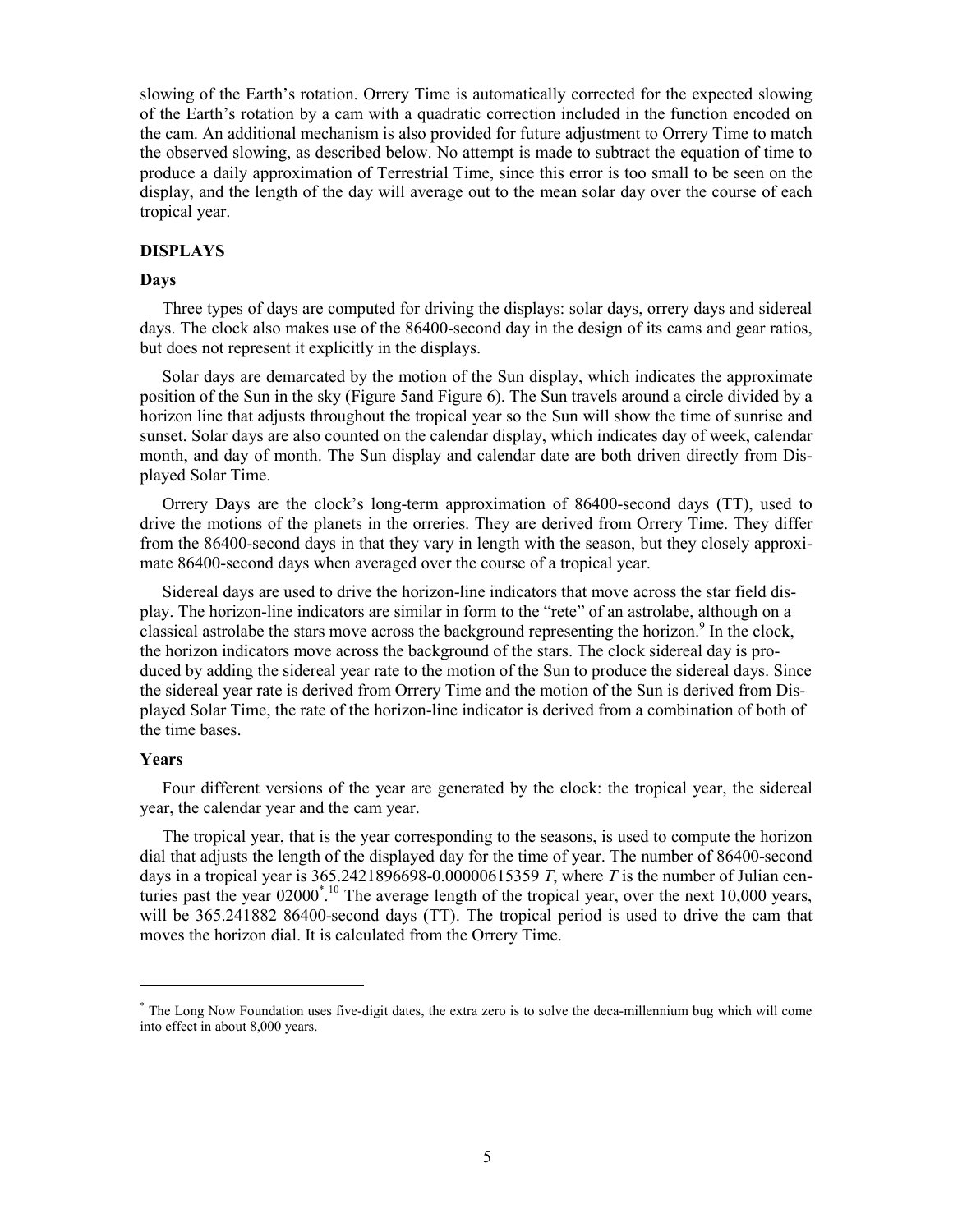The sidereal year is the time it takes the Earth to move once around the Sun with respect to an inertial coordinate system (formerly the "fixed" stars, now a similar, agreed-upon coordinate system defined by the compact radio sources of the International Celestial Reference Frame (ICRF). The sidereal year is used to display the position of the Earth in the orrery, and its calculation is discussed in the section describing the calculations of the orbits of the planets. It is also used to compute the sidereal day to drive the horizon line indicators in the star display. The sidereal year is derived from Orrery Time.

The calendar year is computed according to the Gregorian calendar system, including the leapyear exceptions for centuries and millennia. There is still some question about whether to incorporate a possible future reform of the Gregorian calendar<sup>11</sup>, in which the millennial exception skips every fourth millennium. This would keep the calendar in closer synchronization with the tropical year. The current thought is not to do so, on the grounds that the Gregorian calendar is displayed primarily as a cultural artifact of our time. The calendar year is displayed in a five-digit format.

The equation of time and solar elevation cams are rotated once a "cam year," which is defined to be 365.2222 mean solar days. Since the two-dimensional functions encoded in the equation-oftime cam are actually derived from a one-dimensional time varying function, there is flexibility in the exact ratio of days to cam years. This interval was chosen because the ratio is easily computed by gears and makes a beautifully shaped cam. It is calculated from Corrected Solar Time by gear trains with a ratio of  $2958/81 = 365.2222$ .

#### **Moon**

The face of the dial displays the phase of the Moon and the position of the Moon in the sky. The Moon position display is an aperture that moves over the background of a 16 lunar phase display that moves with the Sun display. The aperture normally moves with this background at the same rate as the Sun, but it occasionally moves backwards against it, in discrete steps of 1/16 full rotation, changing its phase with respect to the Sun display. The displayed phase of the Moon is determined by the angle between the Sun display and the Moon display. The Sun display is driven from Displayed Solar Time and the Moon aperture is driven from the sum of the Sun rate and the backwards steps. These backward steps are derived from Orrery Time, so the Moon display is computed by a combination of Orrery Time and Displayed Solar Time.

The phase of the Moon is a very sensitive indicator of the long-term ratio of the month and day lengths, which depends not only on long-term changes in the rotation of the Earth, but also long-term changes in the orbit of the Moon. These are caused primarily by tidal dragging of the Earth's oceans, landmasses and atmosphere. The mean sidereal month over the next 100 centuries is 27.3216719 86400-second days. As explained below, this mean value is derived from an extended form of the JPL DE422 solar system solution. The number of 86400-second days in the mean synodic month (average time from new moon to new moon) is derived by subtracting the mean sidereal period of the Earth's orbit from the mean sidereal period of the Moon.

#### **Stars**

The face of the dial shows the position of the stars in the sky, which rotate once per sidereal day. The sidereal day rate is equal to the solar day rate plus the sidereal year rate. In the clock this is generated by the motion of the horizon indicator over the star field, which in turn rotates at the precession rate of the Earth's axis. Both of these are generated from Orrery Time. The horizon should rotate in 0.9972696693 solar days, which is about 23 hours 56 minutes. This is the mean period of the sidereal day over the next 10,000 years, given the predicted slowing.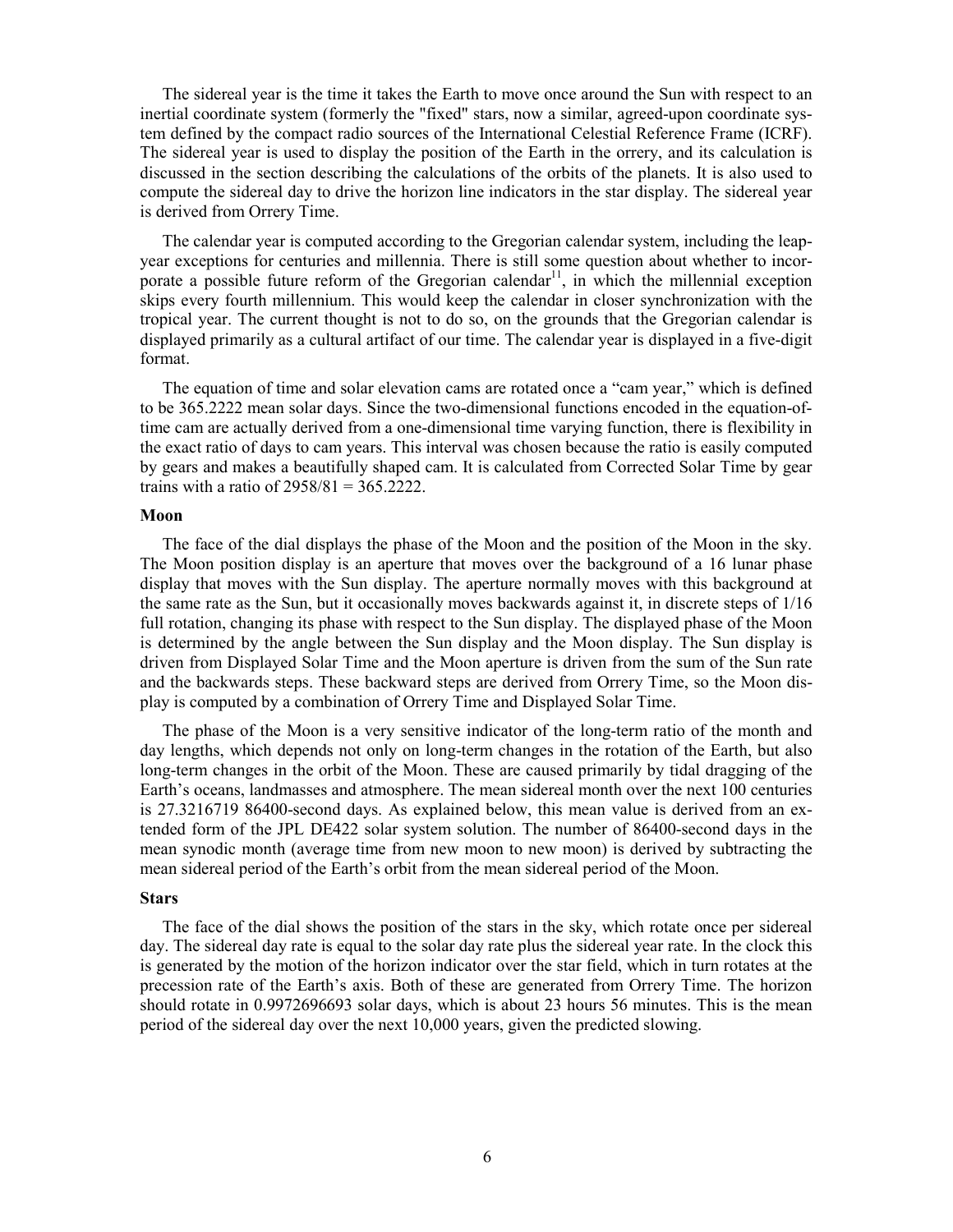The stars display also takes the precession of the equinoxes into account. This rotation happens about once every 26,000 years, so there will be less than half a rotation in the lifetime of the clock. In 10,000 years, the bright star Vega in the constellation Lyra will be the pole star. Vega is currently known as one corner of the so-called "Summer Triangle." At the end of the planned 10,000-year design life of the clock, it will be a circumpolar star visible in all seasons of the year.

The clock also generates the precessional rate from Orrery Time. Because the star display is generated by horizon line indicators moving across the star field, and the horizon line indicators are driven in part by Displayed Solar Time, the star display is computed by a combination of Orrery Time and Displayed Solar Time.

# **Planets**

The clock will display the visible planets in two orreries: a heliocentric Copernican orrery (Figure 7 and Figure 8), and a geocentric Ptolemaic orrery. For this purpose the sidereal orbital periods are used, modeling the mean motion of the planets, rather than the true elliptical orbits. The Ptolemaic orrery is driven from these same periods, with a mechanical system that computes the appropriate coordinate transformation. The planetary orbit rates are all derived from Orrery Time.

|                      | 86,400-Second | Predicted   | Gear        | Time   |
|----------------------|---------------|-------------|-------------|--------|
|                      | Days (TT)     | Solar Days  | Ratio       | Base   |
| Solar Day            | 1.000001042   | 1           | 1           | Solar  |
| Sidereal Month       | 27.32167193   | 27.32164347 | 27.3216438  | Orrery |
| Synodic Month        | 29.53060095   | 29.53057019 | 29.53057085 | Orrery |
| Sidereal Day         | 0.997270708   | 0.997269669 | 0.997269669 | Orrery |
| Precession           | 9412982.24    | 9412972.435 | 9412882.619 | Orrery |
| <b>Tropical Year</b> | 365.242189    | 365.2418085 | 365.2415166 | Orrery |
| Sidereal Year        | 365.2563681   | 365.2559877 | 365.2564103 | Orrery |
| Cam Year             | 365.2226027   | 365.2222222 | 365.2222222 | Solar  |
| Mercury              | 87.96925644   | 87.96916481 | 87.96914701 | Orrery |
| Venus                | 224.7007992   | 224.7005652 | 224.7037994 | Orrery |
| Earth                | 365.2563681   | 365.2559877 | 365.2564103 | Orrery |
| Mars                 | 686.9798408   | 686.9791252 | 686.978544  | Orrery |
| Jupiter              | 4332.599090   | 4332.594577 | 4332.798497 | Orrery |
| Saturn               | 10759.08080   | 10759.06959 | 10755.49679 | Orrery |

#### **Table 1. Time Periods displayed by the clock. The "Gear Ratio" column shows the ratio of the gear train connecting the display to the indicated time base, approximating the number of the Predicted Solar Days.**

Table 1 shows the sidereal periods of the planets in 86,400-second days, and in predicted mean solar days of 86,400.09 seconds, averaged over the next 10,000 years, based on the projected slowing of the solar day. The sidereal planetary periods, as well as those of the sidereal month, are derived from an extended form of the JPL Development Ephemeris 422 (DE422) solar system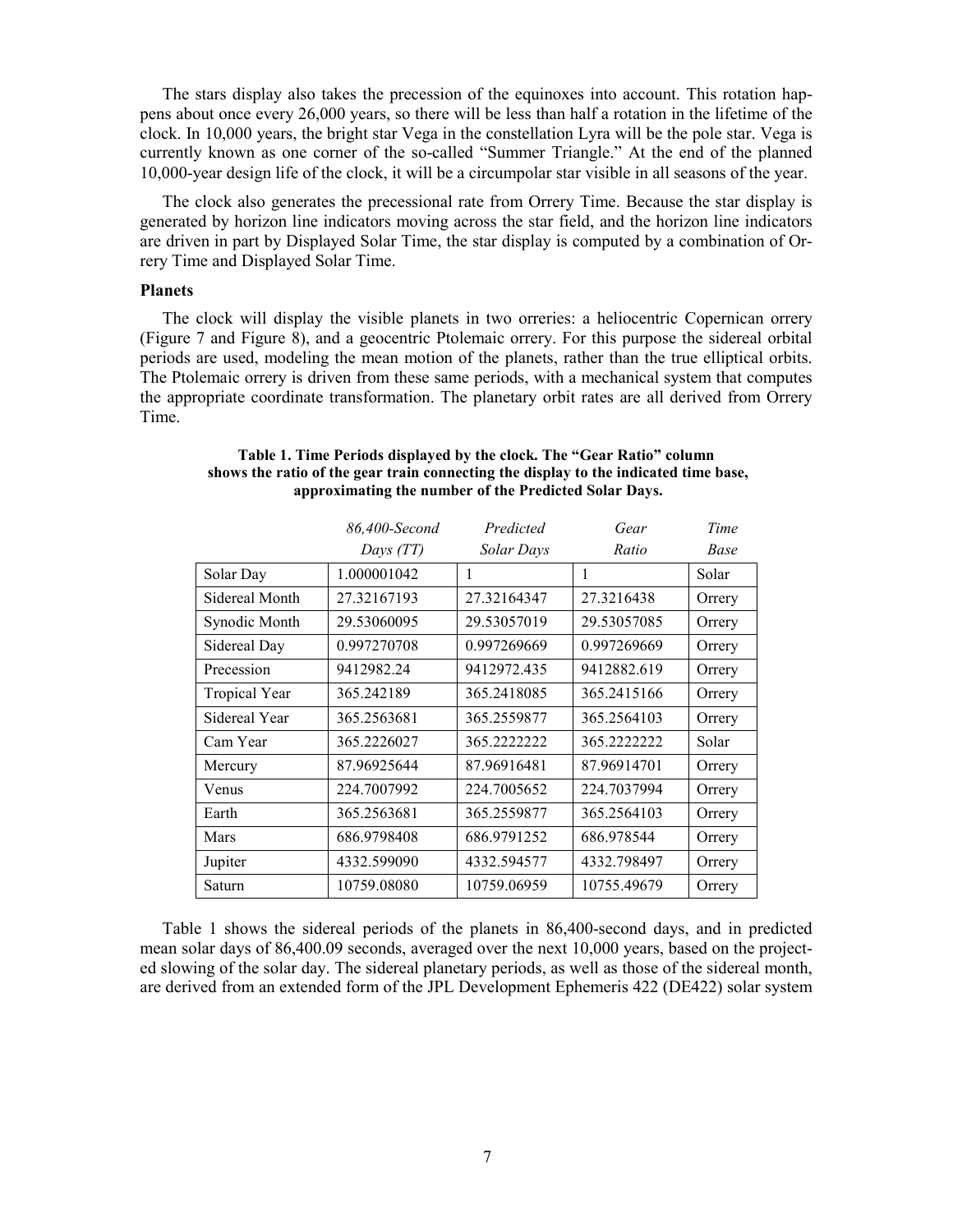solution and the Horizons software and algorithms.\* DE422 is a slightly updated version of DE421.<sup>12</sup> This planetary ephemeris is an integration of 2nd-order parameterized post-Newtonian (PPN) n-body equations of motion consistent with general relativity, fit to several centuries of accumulated ground-based measurements and spacecraft tracking data. When these fundamental equations are numerically integrated, many periodicities and secular trends in planetary motion emerge as a result of mutual perturbations such as resonances. Therefore, to properly determine a mean sidereal period, the ephemeris for each object was sampled at intervals between 1 and 50 days (depending on object) over the 10,000-year interval of interest (02011-12011). A single precessing ellipse was then estimated for each planet's dataset in a least-squares sense, iteratively converging on a parameter set that is a least-squares best fit of an ellipse to the computed dataset. The resulting mean sidereal periods above are thus the statistically optimal fit for the full 10,000 year timespan of the clock, relative to the DE422 solution. If a different timespan was considered, slightly different values would result.

#### **DEALING WITH THE UNPREDICTABLE VARIATIONS OF EARTH'S ROTATION**

As previously discussed, the Earth's rotation is currently slowing at a rate of about 1.8 milliseconds per day per century.<sup>13</sup> Of course, the trend may not continue, especially if the climate changes. The variation is caused by a variety of effects including tidal drags, shifts in the Earth's crust, changes in ocean levels, and even weather (Figure 9. For example an ice age would put more mass near the poles, making the day shorter. Melting icecaps would make it longer.<sup>14</sup> This creates an uncertainty in the average length of day of about 10 parts per million, an uncertainty of plus or minus 37 solar days over the design lifetime of the clock.†

Since the difference between Orrery Time and Displayed Solar Time is only clearly visible in the Moon display, determining the correct value is not crucial for overall functioning of the clock. For this reason, provision is provided for user adjustment, allowing future observers to tune the Moon display to match their observations of the Moon. The clock will record the history of these observation-based adjustments, making the 10,000-Year Clock a scientific instrument for recording the long-term slowing of the Earth's rotation.

Human observation is a satisfactory method of converting Displayed Solar Time to Orrery Time for display, but it cannot be depended on for the operation of the timekeeping mechanisms of the clock. The displays only matter when they are visited by humans, but the timekeeper is designed to continue to keep track of the correct time without human intervention. There is only one mechanism in the timekeeping of the clock that is sensitive to the unpredictable slowing of the Earth's rotation: Corrected Solar Time is used to drive a light steering prism that guides the noontime light into the mountain. This steering prism is required to steer the light down a 500-foot shaft to the light sensor, adjusting the Sun's varying noontime elevation during the course of the tropical year.

The solar elevation is calculated from a cam that already encodes the predicted slowing of the Earth. Our uncertainty in this prediction translates to a growing uncertainty in the elevation of the noontime Sun. The Sun elevation cam encodes this uncertainty by seeking for the Sun in different positions of the uncertainty window on successive days, scanning the entire uncertainty window back and forth so that it will always be within the acceptable accuracy for at least one day during each scan. This works because the clock does not require a synchronization event every day. The

<u>.</u>

† Busch, M.W., "Climate Change and the Clock." (http://blog.longnow.org/category/clock-of-the-long-now/page/2/.)

<sup>\*</sup> Giorgini, J.D., NASA/JPL Horizons On-Line Ephemeris System, 2011 (http://ssd.jpl.nasa.gov/?horizons).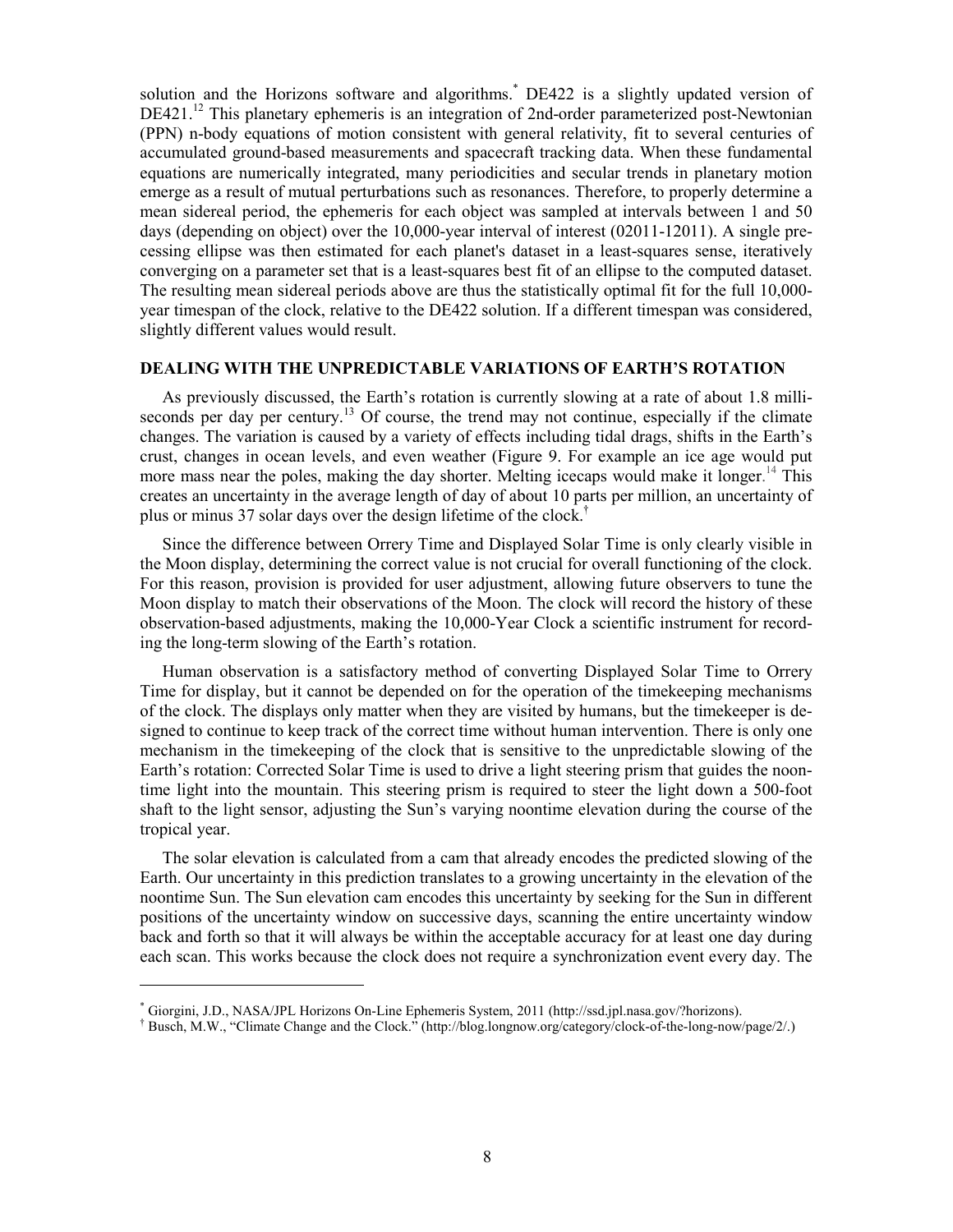scans are performed twelve times every tropical year. Since the uncertainty scanning grows over time, the window of uncertainty over which the scans are performed goes accordingly. Thus, the scanning deviates very little from the predicted value in the early centuries, but the perturbations become more noticeable as time progresses.

Since the equation of time is also sensitive to deviations in the phase of the tropical year, the function encoded in the equation-of-time cam can also encode the same time scanning as the Sun elevation cam. Thus, when the Sun is detected, Uncorrected Solar Time will be adjusted with the appropriate equation of time value to create corrected solar time.

#### **CONCLUSION**

Human societies have always organized their activities around the rising and setting of the Sun. Civilization required agriculture. Agriculture required sunlight. Much of human culture is organized around a diurnal or annual cadence. Systems whose primary duty cycles are much shorter or much longer than a day will still have some superposed diurnal signature resulting from human-mediated interactions, such as maintenance and administrative activities. In this case, both the solar-powered and regulated mechanism of the Clock, as well as its concept of humanmediated operations to update the orrery and calendar displays, will exhibit strong diurnal peaks of activity. The Sun matters to humans, even to their devices in the depths of space and on the surfaces of other planets. It has done so throughout history and the Clock makes the statement that it will continue to matter thousands of years into the future.

Yet the Clock is more than a sundial. It also represents the apparent positions of other astronomical objects: the Moon, the planets and the stars. Unlike a sundial, the representation of apparent solar time becomes an engineering choice, not the result of directly measuring the hour angle or azimuth of the Sun from its shadow. To implement a living simulation of the solar system in a shaft drilled 500 feet into a mountain requires precisely the same dynamic conversation between a carefully tuned physical oscillator and the changing syncopations of the natural world In the case of the 10,000-Year Clock, the former is its pendulum and the latter the orrery. In the case of civil timekeeping, it is an ensemble of climate controlled atomic chronometers versus the rotation of the Earth as represented by Universal Time.

As the centuries pass the occasional resynchronization of the Clock on some sunny day will correct for the slight residual drift of the high-precision pendulum. But it will also accommodate the quirky residuals in the Earth's rotation remaining after compensating for the pre-computed equation of time. These residuals are precisely the result of variations in the mean solar length-ofday as shown in Figure 9 Like all conscientious timekeepers the clock eventually just reconciles the steady dynamical swing of its pendulum with the wavering rotation of the Earth.

### **ACKNOWLEDGMENTS**

The authors thank William Folkner (JPL) for extending the DE422 planetary ephemeris integration to cover the clock's entire interval of operation and Robert Jacobson (JPL), whose natural satellite software was adapted to compute the mean sidereal periods of the planets and Moon over this timespan, and Michael Busch for his help in making the astronomical calculations required for the design of the clock.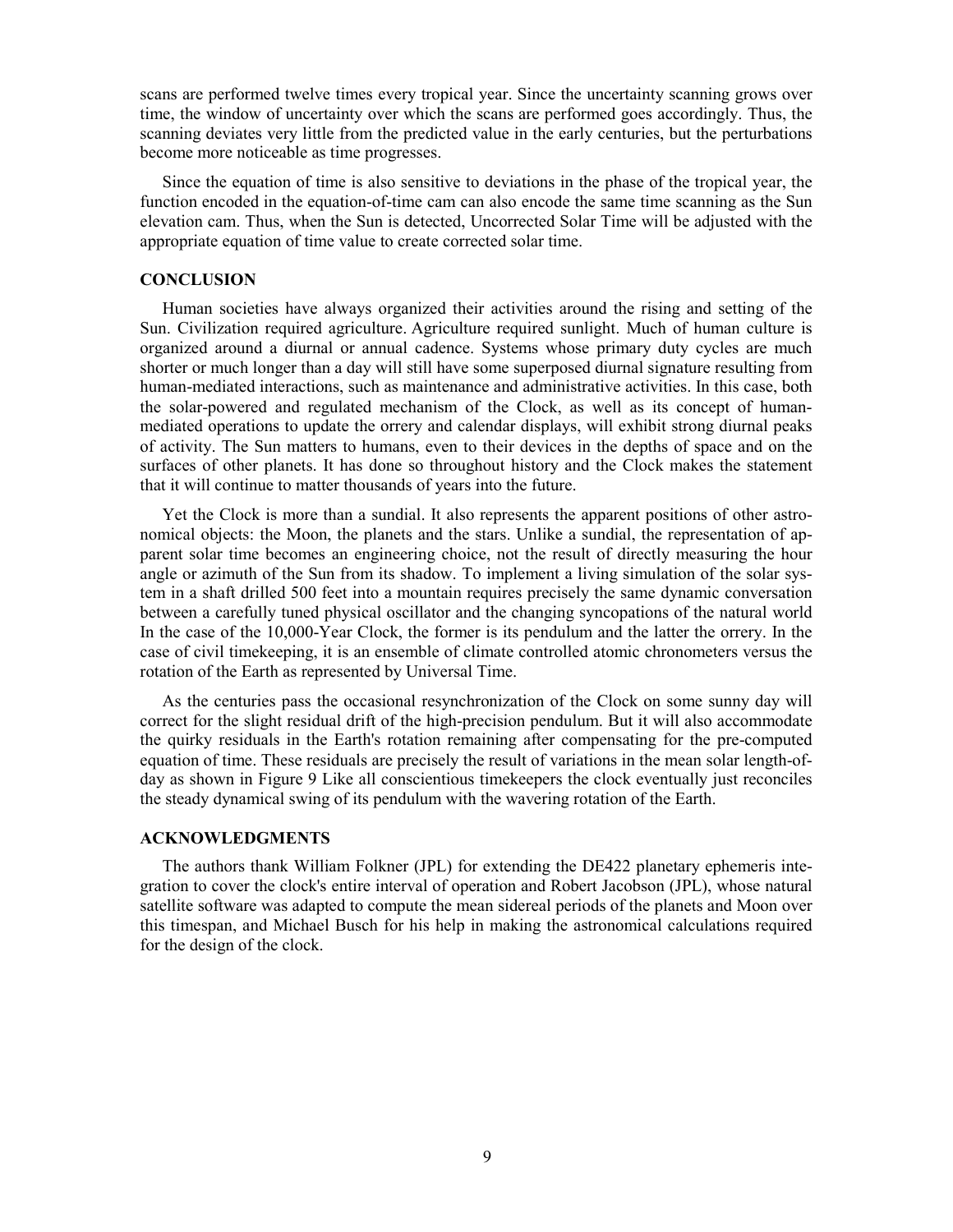# **APPENDIX: FIGURES**



**Figure 1. A drive gear to be used in the 10,000-year clock.** 



**Figure 2. Tunnel that is currently being excavated to reach the underground site of the clock**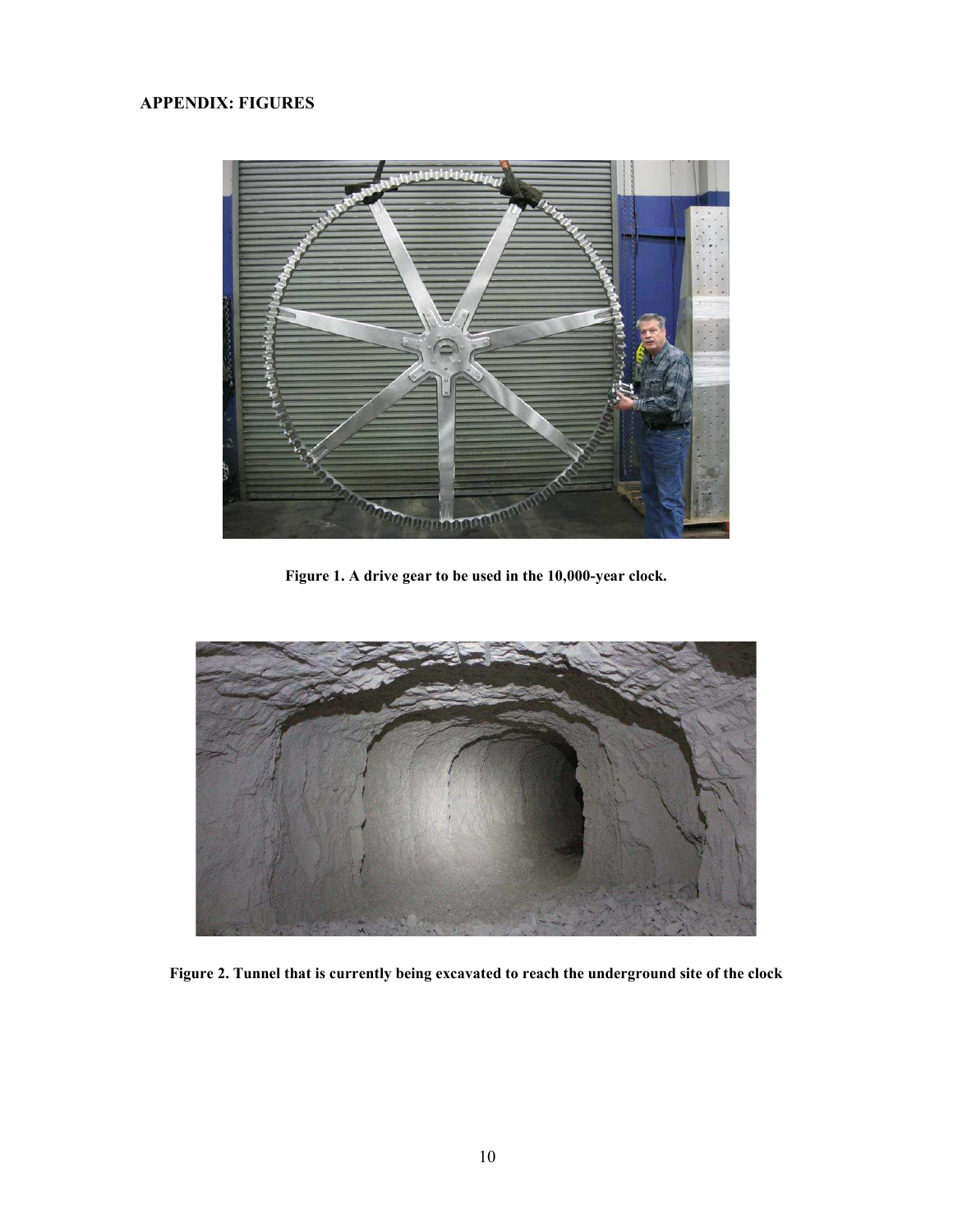

**Figure 3. Analemma with the Temple of Apollo, photographed by Anthony Ayiomamitis by making multiple exposures at 09:00:00 UT+2, on multiple days between January 7 and December 20, 2003.\***

<u>.</u>

<sup>\*</sup> http://www.perseus.gr/, *A Vibrant Universe in Vivid Colour: Astrophotography by Anthony Ayiomamitis* (used with permission).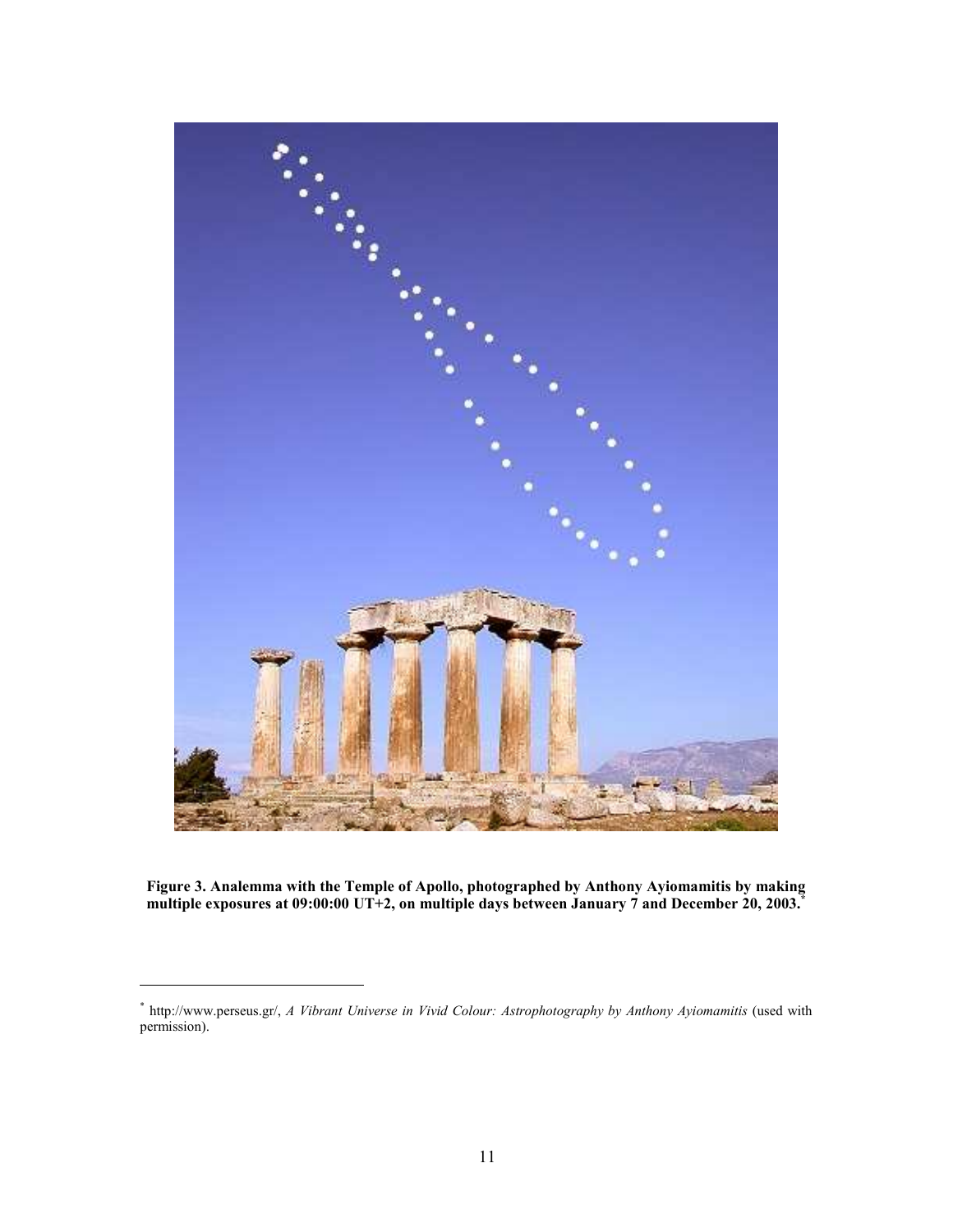

**Figure 4. Historical variation of the length of the day..**



**Figure 5. The face of the prototype 10,000-Year Clock, showing the positions of the Sun, Moon, and stars. The actual 10,000-Year Clock will have a similar design, except that the calendar year and century will be on separate displays.**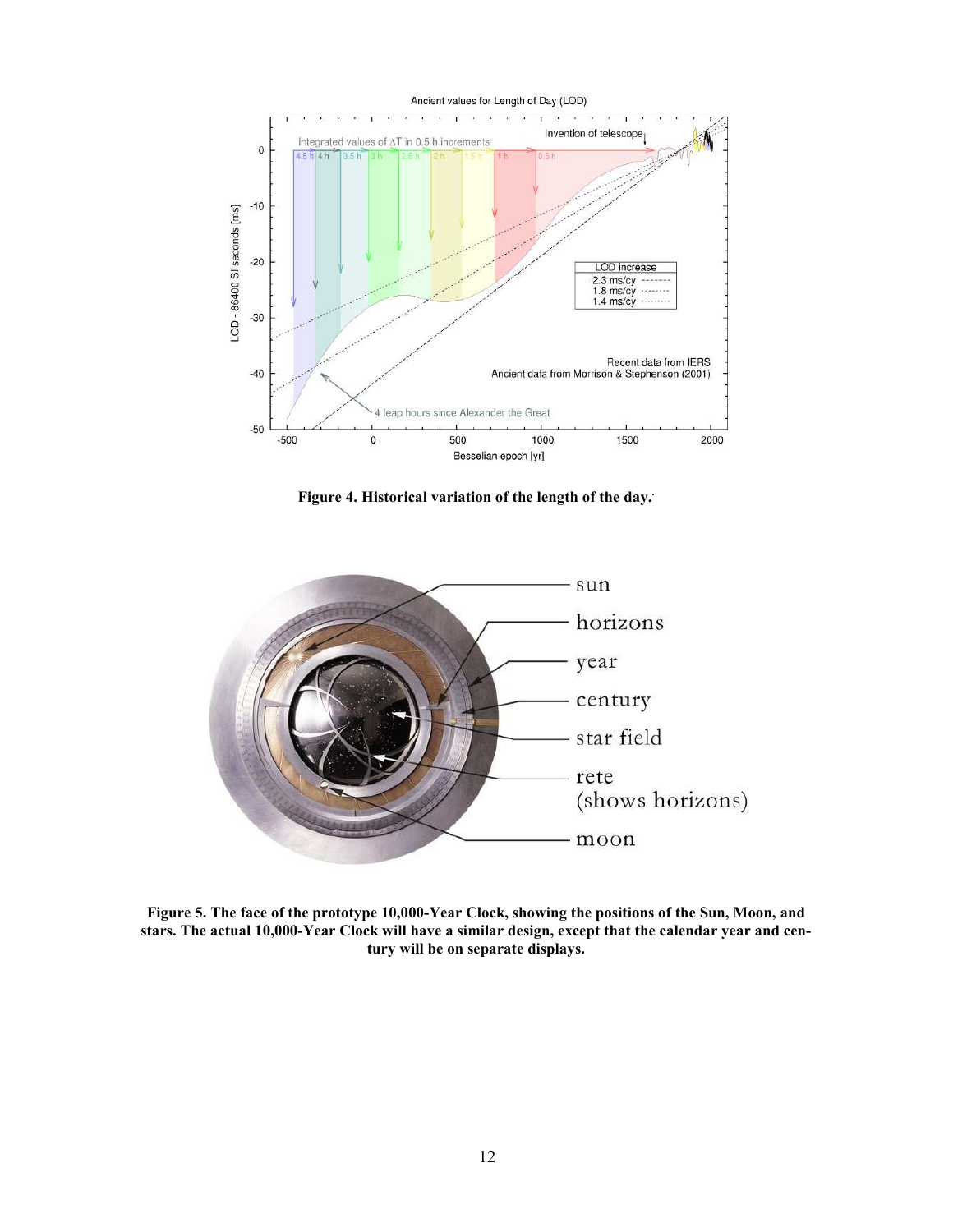

**Figure 6. Prototype 10,000-Year Clock, currently on display in the London Science Museum.** 

**Figure 7. Prototype of the 10,000-Year Clock's Copernican orrery, currently on display at the Long Now Foundation's museum in San Francisco, CA** 



**Figure 8. Close up of the prototype of the 10,000-Year Clock's Copernican orrery, showing the stone spheres that represent the visible planets.**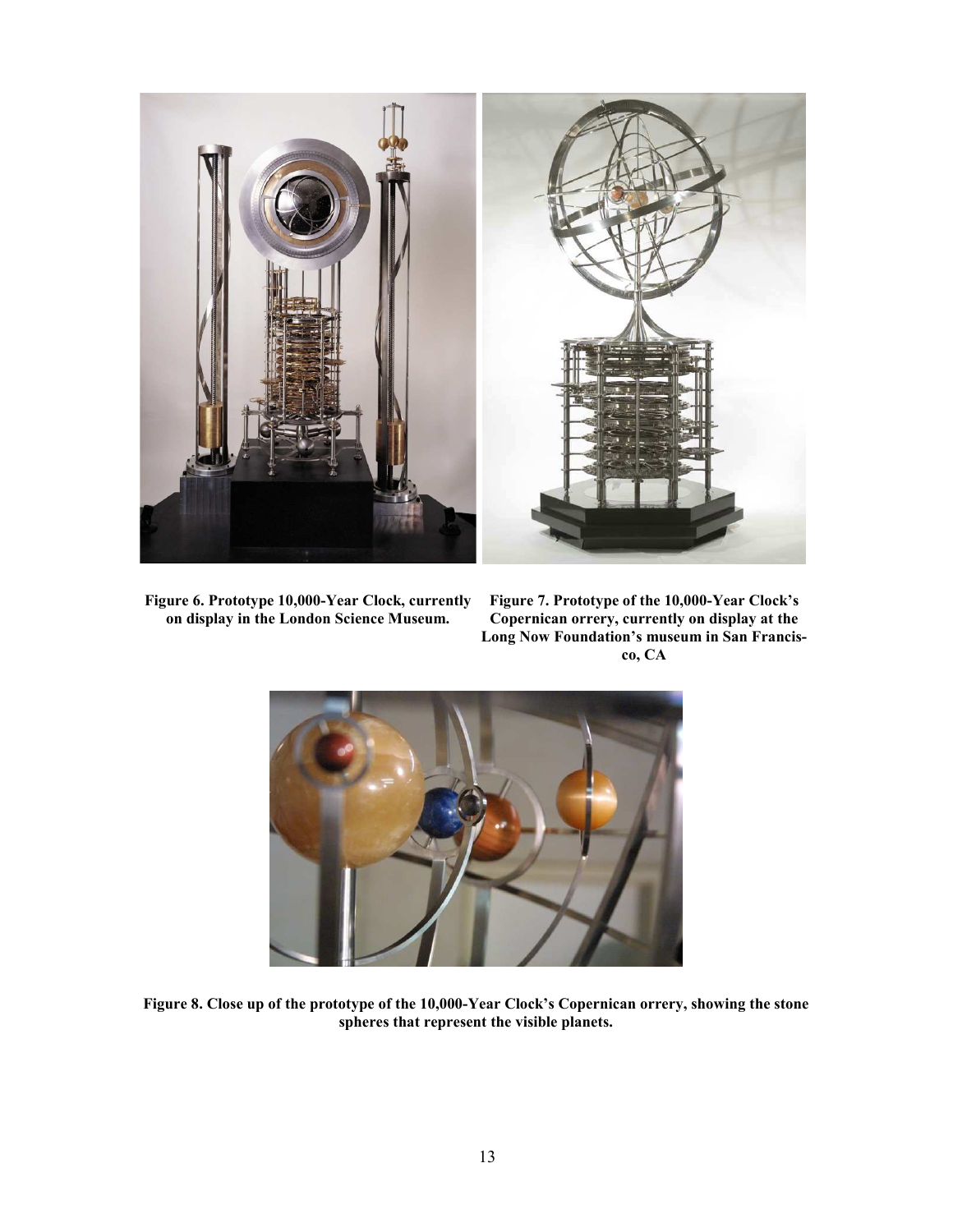

**Figure 9. Recent variations in Length of Day from IERS data. The number of seconds that must be added into the atomic time scale (AT) to track Universal Time (UT) is proportional to the area under the curve.** 

### **REFERENCES**

<sup>1</sup> Hillis, W.D., "The Millennium Clock," Wired, Scenarios: The Future of the Future, special edition, 1995, (http://www.wired.com/wired/scenarios/clock.html).

2 Brand, S., *The Clock of the Long Now: Time and Responsibility*. Basic Books, 1999, ISBN-10: 0-465-00780-5.

3 Hillis, D., "Introduction to the Long Now Clock Project." *Horological Science Newsletter*, Feb. 2000 p. 2

4 Brans, C., and Dicke, R.H., "Mach's Principle and a Relativistic Theory of Gravitation", Phys. Rev, vol. 124, pp. 925- 935, 1961.

5 Estabrook, F.B., "Post-Newtonian n-Body Equations of the Brans-Dicke Theory," Astrophys. J., Vol. 158 pp. 81-83, 1969.

<sup>6</sup> Shahid-Saless, B., and Ashby, N., "Relativistic Effects in Local Inertial Frames Including Parameterized-Post-Newtonian Effects," Phys. Rev. D, 38, pp. 1645-1657, 1988.

7 Hillis, D., "A Simple Method for Constructing Compensated Pendulums." to be published in *British Horological Journal.*

8 Dershowitz, N. and Reingold, E.M., *Calendrical Calculations*. Cambridge University Press, 2008, ISBN 978-0-521- 88540-9.

9 Chaucer, G., *A Treatise on the Astrolabe*, 1391.

<sup>10</sup> *Explanatory Supplement to the Astronomical Almanac, University Science Books, Edited by Seidelmann, K.P., U.S.* Naval Observatory, Washington, D.C., 1992.